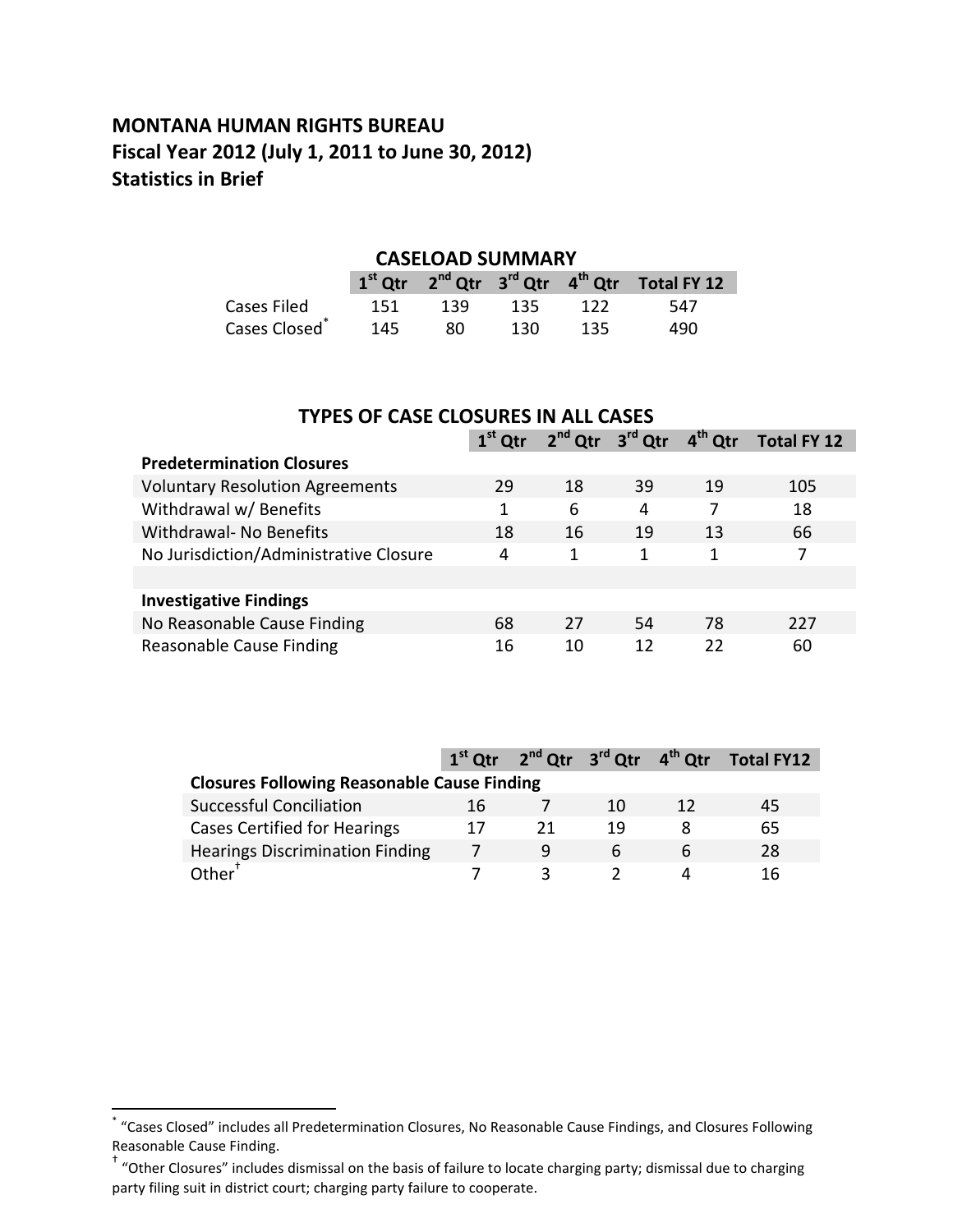|                                     | $1st$ Otr |    | $2nd$ Qtr $3rd$ Qtr $4th$ Qtr |    | Total FY 12 |
|-------------------------------------|-----------|----|-------------------------------|----|-------------|
| <b>Private Employers</b>            | 107       | 91 | 93                            | 85 | 376         |
| <b>State &amp; Local Government</b> | 29        | 28 | 28                            | 25 | 110         |
| Elementary/Secondary Schools 8      |           | 11 |                               |    | 25          |
| Colleges/ Universities              | 4         | ર  |                               |    | 23          |
| Housing                             | ર         | h  |                               |    | 13          |

## **TYPE OF RESPONDENT- All Cases Filed**

**AREA OF ALLEGED DISCRIMINATION- All Cases Filed**

|                              |     |     | $1st$ Qtr $2nd$ Qtr $3rd$ Qtr $4th$ Qtr |    | Total FY 12 |
|------------------------------|-----|-----|-----------------------------------------|----|-------------|
| Employment                   | 115 | 113 | 113                                     | 98 | 439         |
| <b>Public Accommodations</b> | 20  | 11  | 6                                       | 5  | 42          |
| <b>Government Services</b>   | 6   |     | 4                                       | 17 | 34          |
| Housing                      | 4   |     |                                         |    | 15          |
| Education                    | 6   |     | 6                                       | O  | 13          |
| Insurance/Finance            | O   | 0   | 4                                       |    |             |

|                         | $1st$ Qtr      | $2nd$ Qtr      | 3 <sup>rd</sup> Qtr | 4 <sup>th</sup><br>Qtr | <b>Total FY 12</b> |
|-------------------------|----------------|----------------|---------------------|------------------------|--------------------|
| Disability              | 68             | 58             | 54                  | 42                     | 222                |
| Retaliation             | 36             | 29             | 46                  | 38                     | 149                |
| Sex-Female              | 38             | 30             | 22                  | 20                     | 110                |
| Age                     | 24             | 16             | 38                  | 23                     | 101                |
| Race- Native American   | 6              | 17             | 8                   | 7                      | 38                 |
| <b>Marital Status</b>   | 12             | 6              | 3                   | 6                      | 27                 |
| Sex-Male                | 6              | 6              | 4                   | 10                     | 26                 |
| Pregnancy               | 6              | 3              | 7                   | 7                      | 23                 |
| Race-Black              | 5              | 6              | $\overline{2}$      | 8                      | 21                 |
| Religion                | $\overline{2}$ | 3              | 8                   | 5                      | 18                 |
| <b>National Origin</b>  | 3              | $\overline{2}$ | 3                   | 4                      | 12                 |
| Race-Other              | $\overline{2}$ | $\overline{2}$ | $\Omega$            | 3                      | 7                  |
| <b>Political Belief</b> | 1              | 0              | 1                   | 3                      | 5                  |
| Color                   | $\Omega$       | 1              | $\Omega$            | 3                      | 4                  |
| <b>Familial Status</b>  | $\mathfrak{p}$ | O              | $\mathbf{1}$        | $\Omega$               | 3                  |
| Creed                   | 0              | 1              | 1                   | 1                      | 3                  |

### **BASIS OF ALLEGED DISCRIMINATION\*- All Cases**

\*Allegations total more than 100% of total cases filed because some cases allege more than one basis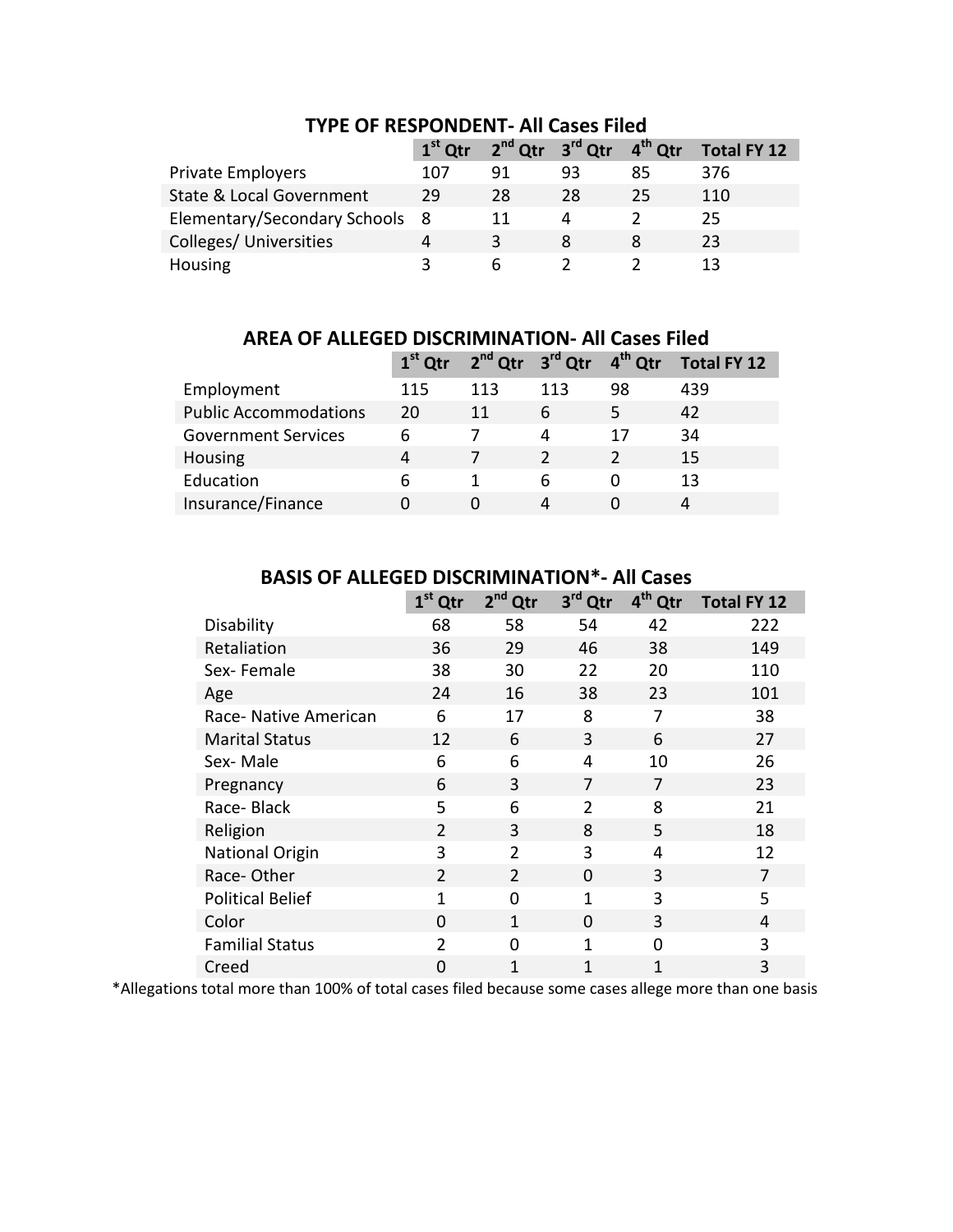|                                  | $1st$ Qtr      | $2nd$ Qtr     | 3 <sup>rd</sup><br>Qtr | 4 <sup>th</sup> Qtr | <b>Total FY 12</b> |
|----------------------------------|----------------|---------------|------------------------|---------------------|--------------------|
| Discharge/Constructive Discharge | 69             | 67            | 58                     | 51                  | 245                |
| Harassment                       | 31             | 24            | 23                     | 19                  | 97                 |
| Reasonable Accommodation         | 19             | 24            | 29                     | 20                  | 92                 |
| Terms/Conditions                 | 27             | 24            | 17                     | 15                  | 83                 |
| Sexual Harassment                | 24             | 14            | 13                     | 13                  | 64                 |
| Other                            | 13             | 12            | 12                     | 14                  | 51                 |
| Hiring/Reinstatement             | 13             | 8             | 15                     | 9                   | 45                 |
| Discipline/Suspension            |                | 8             | 5                      |                     | 27                 |
| <b>Wages</b>                     | 5              | 8             | 5                      | 5                   | 23                 |
| Promotion                        | 3              | $\mathcal{P}$ | 4                      | 1                   | 10                 |
| Demotion                         | 1              | 1             | 1                      | 3                   | 6                  |
| <b>Maternity Leave</b>           | $\overline{2}$ | $\Omega$      | 1                      | ი                   | 3                  |

**ISSUES OF ALLEGED DISCRIMINATION\*- All Cases**

\*Issues total more than 100% of total cases filed because some cases allege more than one issue.

|          | DASIS UF ALLEDUED DISCRIIVIII<br><b>Employment Cases Filed</b> |                |                |                |                     |                    |  |
|----------|----------------------------------------------------------------|----------------|----------------|----------------|---------------------|--------------------|--|
|          |                                                                | $1st$ Qtr      | $2nd$ Qtr      | 3rd Qtr        | 4 <sup>th</sup> Qtr | <b>Total FY 12</b> |  |
|          | Disability                                                     | 40             | 39             | 44             | 35                  | 158                |  |
|          | Retaliation                                                    | 36             | 29             | 41             | 35                  | 141                |  |
|          | Sex-Female                                                     | 36             | 29             | 20             | 17                  | 102                |  |
| Age      |                                                                | 23             | 16             | 38             | 21                  | 98                 |  |
|          | Sex-Male                                                       | 5              | 6              | 3              | 10                  | 24                 |  |
|          | Race- Native American                                          | 3              | 11             | 4              | 5                   | 23                 |  |
|          | Pregnancy                                                      | 5              | 3              | 7              | 7                   | 22                 |  |
|          | <b>Marital Status</b>                                          | 10             | 6              | $\overline{2}$ | 4                   | 22                 |  |
|          | Race-Black                                                     | 4              | 6              | $\overline{2}$ | $\overline{2}$      | 14                 |  |
| Religion |                                                                | $\overline{2}$ | $\overline{2}$ | 4              | 5                   | 13                 |  |
|          | <b>National Origin</b>                                         | $\mathcal{P}$  | $\overline{2}$ | $\mathcal{P}$  | 0                   | 6                  |  |
|          | Race-Other                                                     | $\overline{2}$ | $\overline{2}$ | 0              | $\overline{2}$      | 6                  |  |
|          | <b>Political Belief</b>                                        | 1              | 0              | 1              | 1                   | 3                  |  |
| Color    |                                                                | 0              | 1              | 0              | 1                   | $\overline{2}$     |  |
| Creed    |                                                                | 0              | 1              | 0              | 0                   | 1                  |  |

# **BASIS OF ALLEDGED DISCRIMINATION\* – Employment Cases Filed**

\*Allegations total more than 100% of total cases filed because some cases allege more than one basis